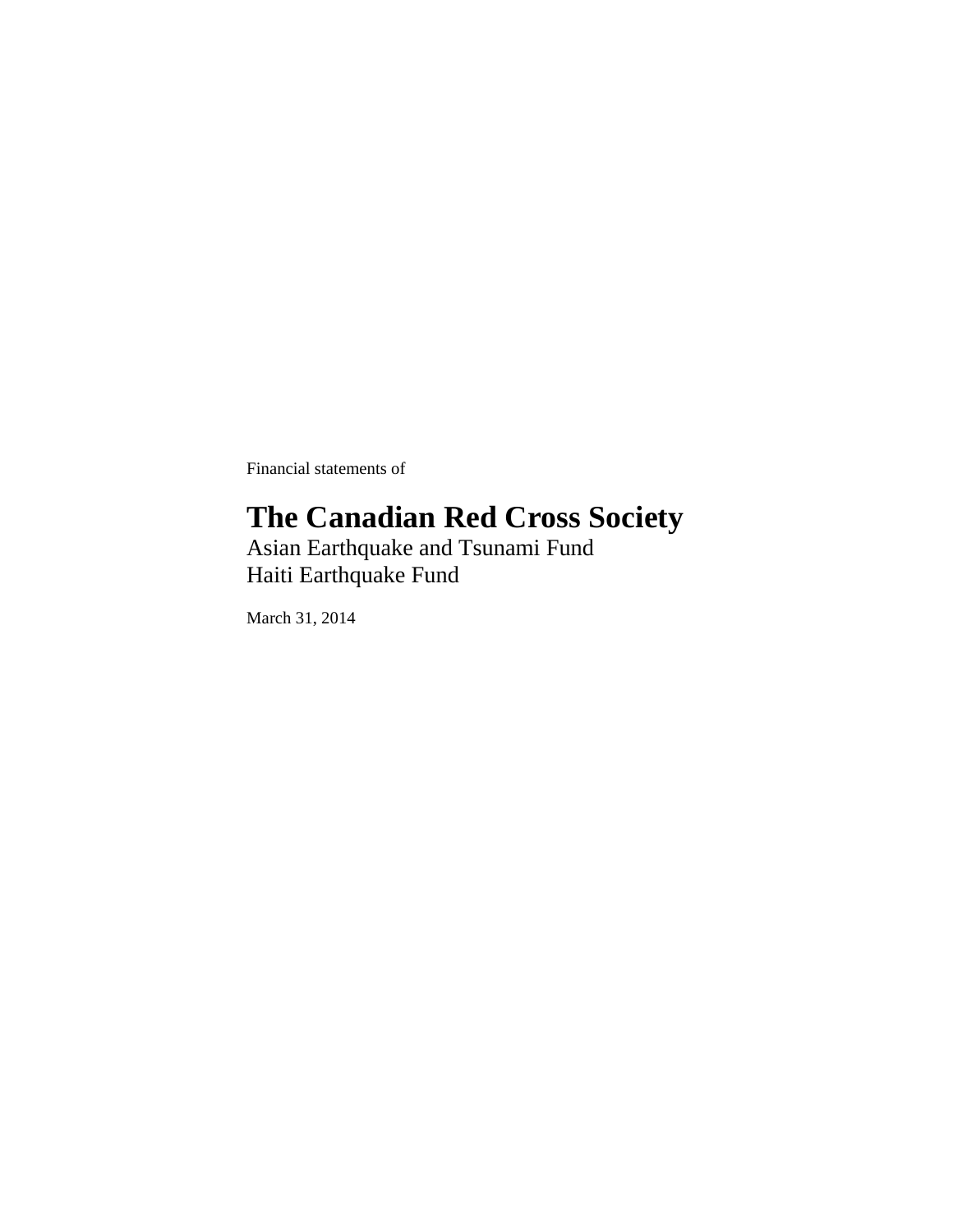Asian Earthquake and Tsunami Fund Haiti Earthquake Fund March 31, 2014

Table of contents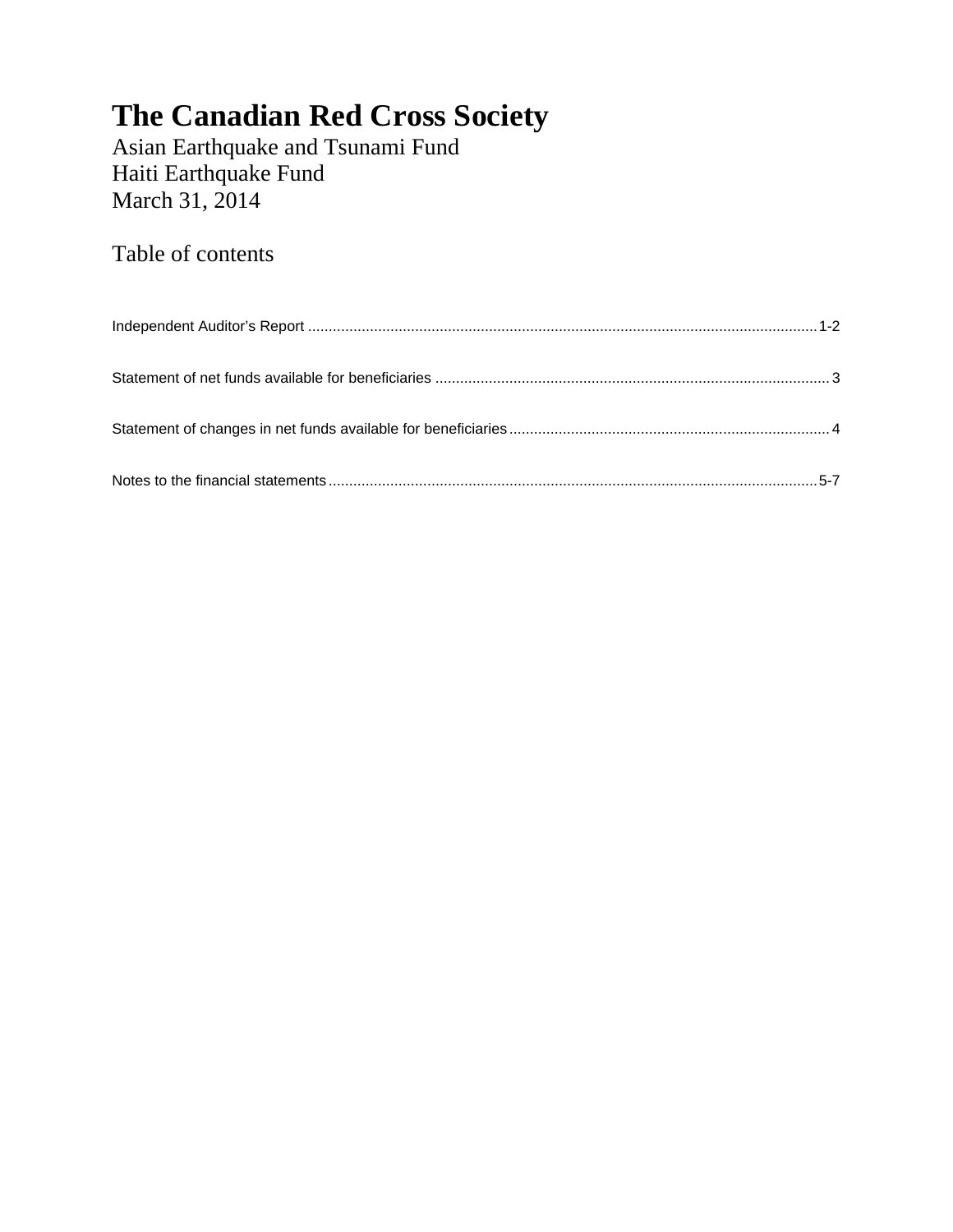# Deloitte.

Deloitte LLP 1600 - 100 Queen Street Ottawa ON K1P 5T8 Canada

Tel: (613) 236-2442 Fax: (613) 236-2195 www.deloitte.ca

### **Independent Auditor's Report**

To the Board of Directors of The Canadian Red Cross Society

We have audited the accompanying financial information of the Canadian Red Cross Society - Asian Earthquake and Tsunami Fund and Haiti Earthquake Fund, which comprise the statement of net funds available for beneficiaries as at March 31, 2014 and the statement of changes in net funds available for beneficiaries for the year then ended, and a summary of significant accounting policies and other explanatory information.

#### **Management's Responsibility for the Financial Statements**

Management is responsible for the preparation and fair presentation of these financial statements in accordance with Canadian accounting standards for not-for-profit organizations, and for such internal control as management determines is necessary to enable the preparation of financial statements that is free from material misstatement, whether due to fraud or error.

#### **Auditor's Responsibility**

Our responsibility is to express an opinion on these financial statements based on our audits. We conducted our audit in accordance with Canadian generally accepted auditing standards. Those standards require that we comply with ethical requirements and plan and perform the audits to obtain reasonable assurance about whether the financial statements are free from material misstatement.

An audit involves performing procedures to obtain audit evidence about the amounts and disclosures in the financial statements. The procedures selected depend on the auditor's judgement, including the assessment of the risks of material misstatement of the financial statements, whether due to fraud or error. In making those risk assessments, the auditor considers internal control relevant to the entity's preparation and fair presentation of the financial statements in order to design audit procedures that are appropriate in the circumstances, but not for the purpose of expressing an opinion on the effectiveness of the entity's internal control. An audit also includes evaluating the appropriateness of accounting policies used and the reasonableness of accounting estimates made by management, as well as evaluating the overall presentation of the financial statements.

We believe that the audit evidence we have obtained is sufficient and appropriate to provide a basis for our audit opinions.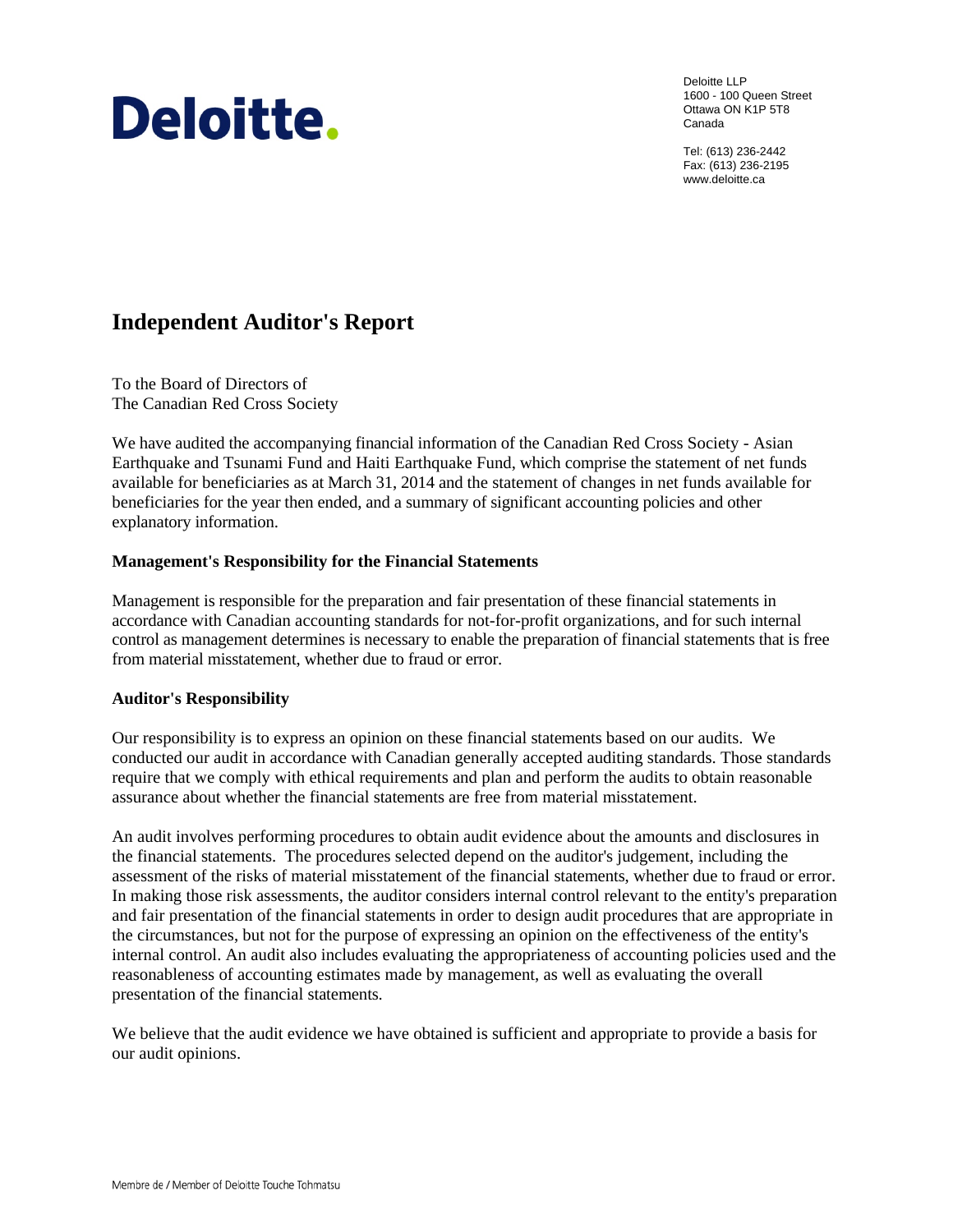#### **Opinion**

In our opinion, the financial statements presents fairly, in all material respects, the net funds available for beneficiaries of the Canadian Red Cross Society - Asian Earthquake and Tsunami Fund and Haiti Earthquake Fund as at March 31, 2014 and the changes in net funds available for beneficiaries for the year then ended, in accordance with Canadian accounting standards for not-for-profit organizations.

Deloitte LLP

Chartered Professional Accountants, Chartered Accountants Licensed Public Accountants

June 11, 2014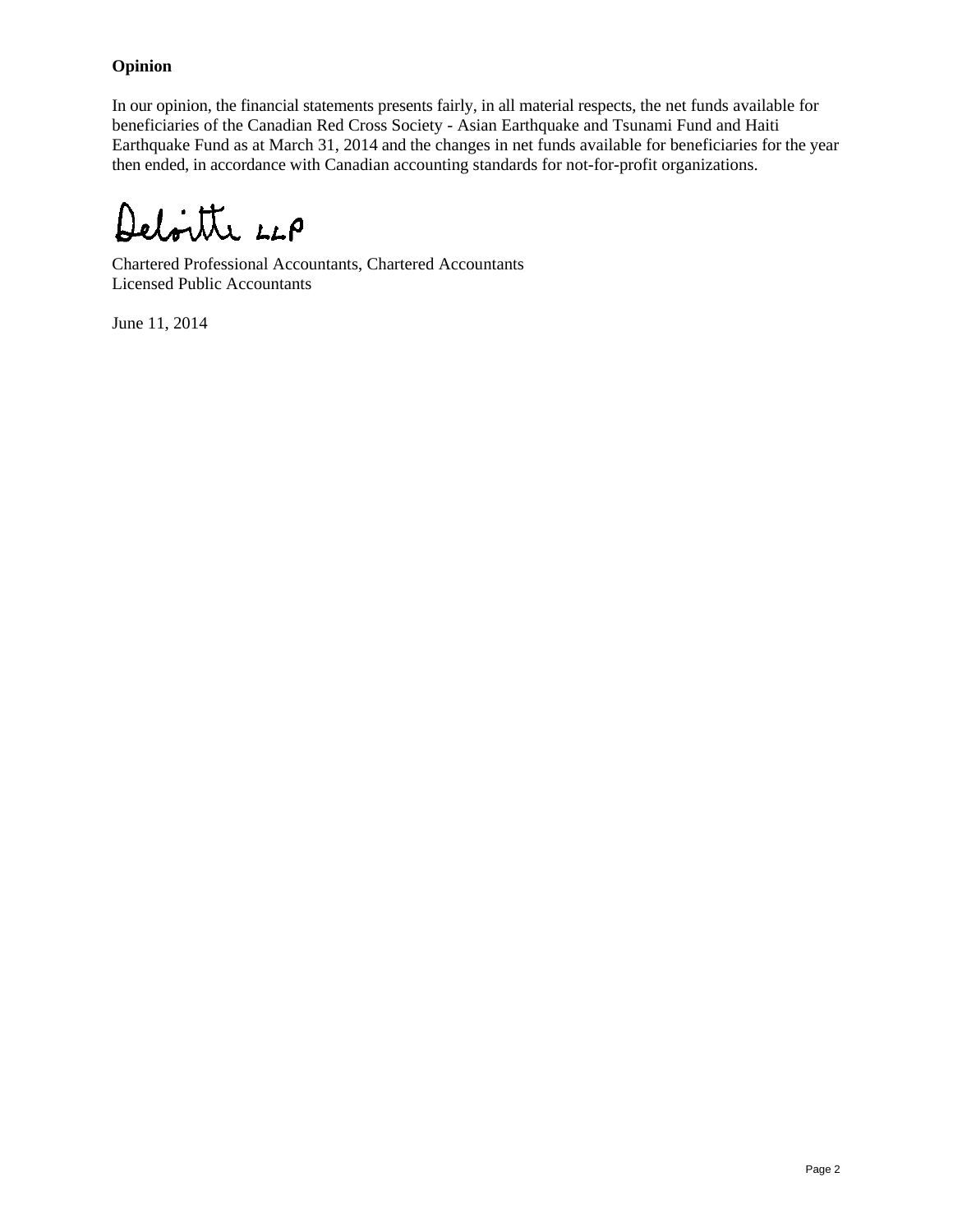Asian Earthquake and Tsunami Fund Haiti Earthquake Fund Statement of net funds available for beneficiaries as at March 31, 2014 (in thousands of dollars)

|                                               | Haiti  | Tsunami |        |        |  |
|-----------------------------------------------|--------|---------|--------|--------|--|
|                                               | 2014   | 2013    | 2014   | 2013   |  |
|                                               | \$     | \$      | \$     | \$     |  |
| <b>Assets</b>                                 |        |         |        |        |  |
| Current assets                                |        |         |        |        |  |
| Cash and cash equivalents                     |        |         |        |        |  |
| <b>Externally restricted</b>                  | 35,298 | 16,338  |        | 165    |  |
| Internally restricted income from investments |        |         | 10,886 | 10,459 |  |
| Prepaid expenses                              | 3,170  | 1,374   | 1,785  | 2,288  |  |
|                                               | 38,468 | 17,712  | 12,671 | 12,912 |  |
| Long-term investments (Note 4)                |        | 31,112  |        | 10,055 |  |
|                                               | 38,468 | 48,824  | 12,671 | 22,967 |  |
| <b>Liabilities</b>                            |        |         |        |        |  |
| <b>Current liabilities</b>                    |        |         |        |        |  |
| Accounts payable and accrued liabilities      | 1,839  | 1,044   | 1,154  | 1,077  |  |
| Payable to the Canadian Red Cross Society     | 4,967  | 2,319   | 965    | 395    |  |
|                                               | 6,806  | 3,363   | 2,119  | 1,472  |  |
| Net funds available for beneficiaries         | 31,662 | 45,461  | 10,552 | 21,495 |  |

On behalf of the Board

lean Chair

Chair, National Audit and Finance Committee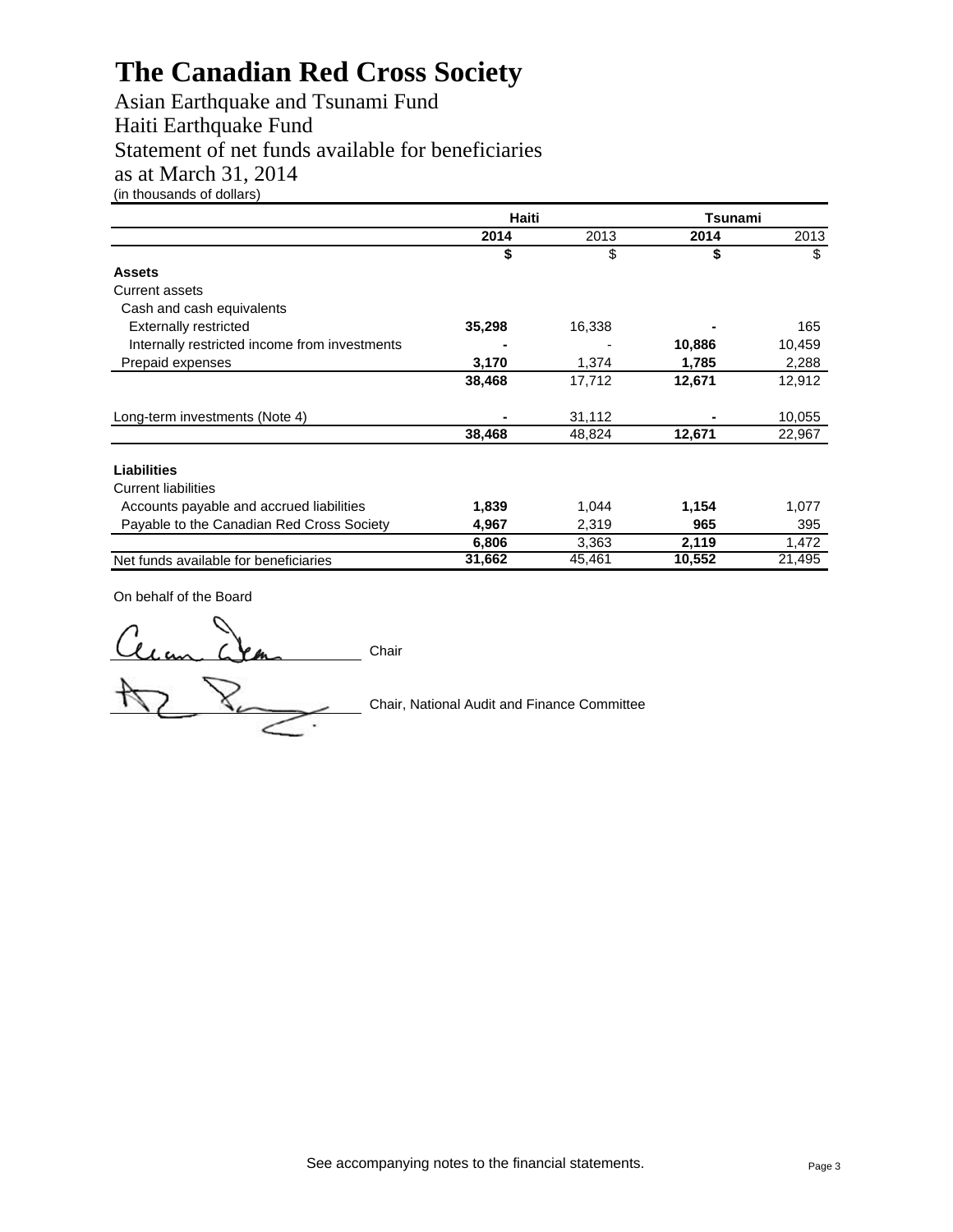Asian Earthquake and Tsunami Fund Haiti Earthquake Fund Statement of changes in net funds available for beneficiaries year ended March 31, 2014 (in thousands of dollars)

|                                                | Haiti     | Tsunami   |           |         |  |
|------------------------------------------------|-----------|-----------|-----------|---------|--|
|                                                | 2014      | 2013      | 2014      | 2013    |  |
|                                                | \$        | \$        | \$        | \$      |  |
| Increase in funds                              |           |           |           |         |  |
| Contributions (Note 3)                         | 656       | 115       |           | (193)   |  |
| Investment income                              | 1,860     | 2,269     | 609       | 857     |  |
|                                                | 2,516     | 2,384     | 609       | 664     |  |
| Decrease in funds                              |           |           |           |         |  |
| Emergency relief and disaster management       | 1,778     | 3,466     | 3,961     | 2,982   |  |
| Health including water and sanitation          | 6,431     | 4,212     | 905       | 796     |  |
| Livelihoods                                    |           |           | 861       | 429     |  |
| Reconstruction                                 | 1,850     | 4,801     | 937       | 230     |  |
| Humanitarian values and restoring family links |           |           | 435       | 412     |  |
| Organizational development                     | 1,508     | 1,022     | 1,768     | 1,605   |  |
| Direct programming support (Note 5)            | 3,472     | 4,590     | 2,261     | 2,039   |  |
| Total decrease in funds                        | 15,039    | 18,091    | 11,128    | 8,493   |  |
| Decrease in unrealized                         |           |           |           |         |  |
| gains on long-term investments                 | (1, 276)  | (488)     | (424)     | (183)   |  |
| Decrease in net funds                          | (13, 799) | (16, 195) | (10, 943) | (8,012) |  |
| Net funds available for beneficiaries,         |           |           |           |         |  |
| beginning of year                              | 45,461    | 61,656    | 21,495    | 29,507  |  |
| Net funds available for beneficiaries,         |           |           |           |         |  |
| end of year                                    | 31.662    | 45.461    | 10,552    | 21,495  |  |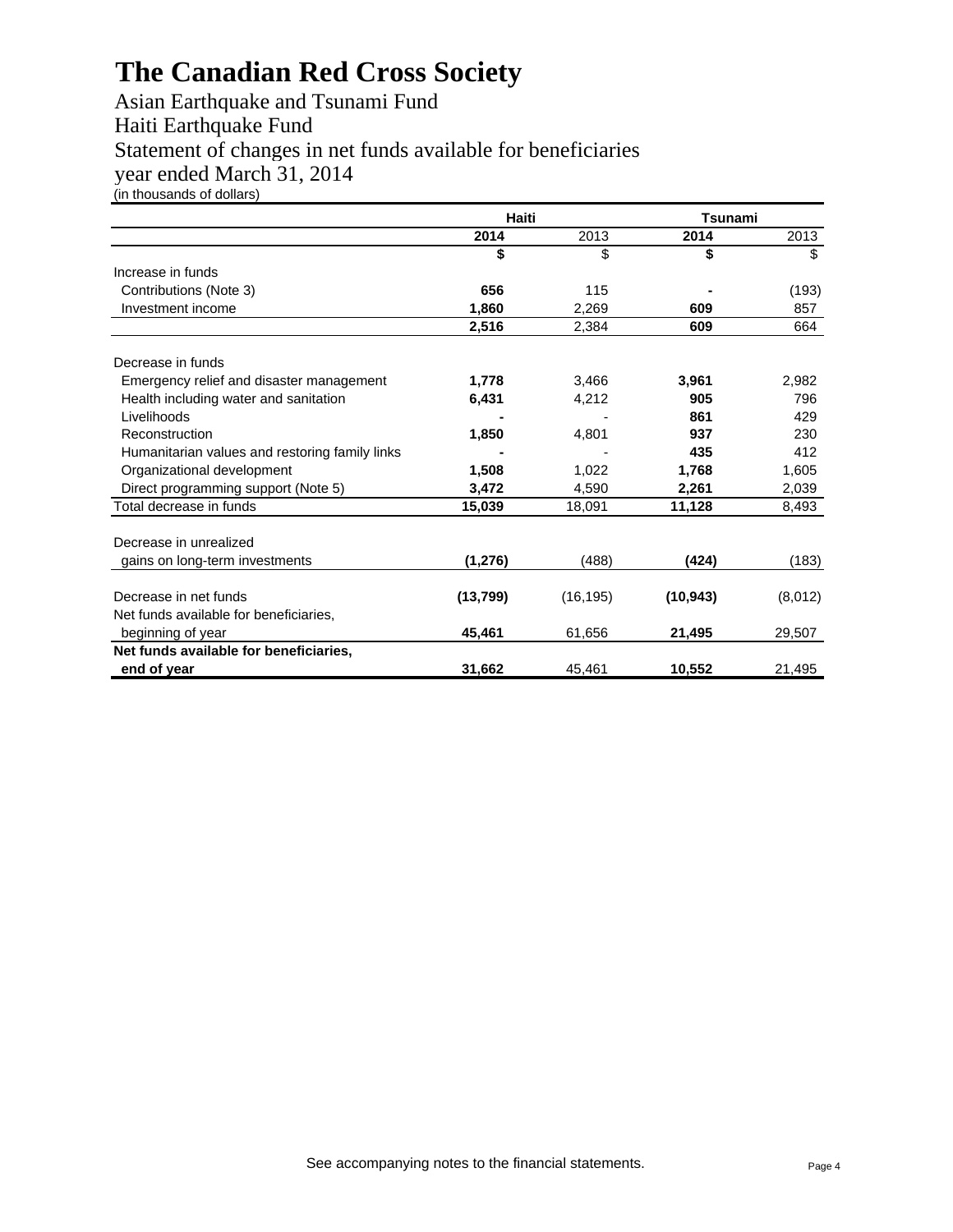Asian Earthquake and Tsunami Fund Haiti Earthquake Fund Notes to the financial statements March 31, 2014 (in thousands of dollars)

#### **1. Purpose and authority of the funds**

#### *Purpose and authority of the Asian Earthquake and Tsunami Fund*

The scope and purpose of the Canadian Red Cross Society - Asian Earthquake and Tsunami Fund (the "Fund") were approved by the Board of Directors of the Canadian Red Cross Society (the "Society") on February 26, 2005.

As a result of the decisions made by the Board of Directors, the Fund is used exclusively to meet the immediate and long-term recovery needs of the people affected by the Asian Earthquake and Tsunami that occurred on December 26, 2004 and all investment income is restricted to the Fund. Donorexpressed designations that are more specific than the overall Fund purpose (for example, contributions for use in specific countries), will be strictly honoured and used in accordance with those designations.

#### *Purpose and authority of the Haiti Earthquake Fund*

The devastating earthquake on January 12<sup>th</sup>, 2010 of 7.3 magnitude on the Richter scale that struck Haiti, left more than 1.2 million homeless in need of a full range of emergency assistance as well as recovery and longer term reconstruction efforts.

The Society has raised over \$200 million from the public, provincial and federal governments and corporations, which includes \$54 million matching fund established by the Department of Foreign Affairs, Trade and Development (DFATD).

The Board has approved allocation of funds to Emergency and Relief Response in the first twenty-four months, Recovery Response in the next thirty-six months and to the longer term support for the Organizational Development of the Haitian Red Cross Society.

#### **2. Significant accounting policies**

#### *Basis of presentation*

The accompanying financial information reflects the net funds available for beneficiaries and the changes in net funds available for beneficiaries of the Asian Earthquake and Tsunami Fund and Haiti Earthquake Fund (the "Funds"). The Funds are maintained as a separate set of accounts by the Society, and includes only those financial activities associated with the Fund's response to these disasters.

The Funds are an unincorporated operating segment of the Society. Accordingly, this financial information may not be indicative of the financial activity that would have been achieved if the Funds operated as an unaffiliated organization.

The net funds available for beneficiaries as at March 31, 2014 are presented in accordance with Canadian accounting standards for not-for-profit organizations as deferred revenue, and as internally restricted net assets for the investment income portion of the Asian Earthquake and Tsunami Fund, in the financial statements of the Canadian Red Cross Society.

#### *Donated services*

The Funds benefit greatly from donated services in the form of volunteer work for various activities. The value of donated services is not recognized in this financial information because of the difficulty of measurement.

#### *Revenue recognition*

Corporate and government contributions are recognized as revenue at the earlier of the date of receipt or the date the contribution becomes receivable under the terms of the applicable funding agreement. Donations from individuals are recognized as revenue when received.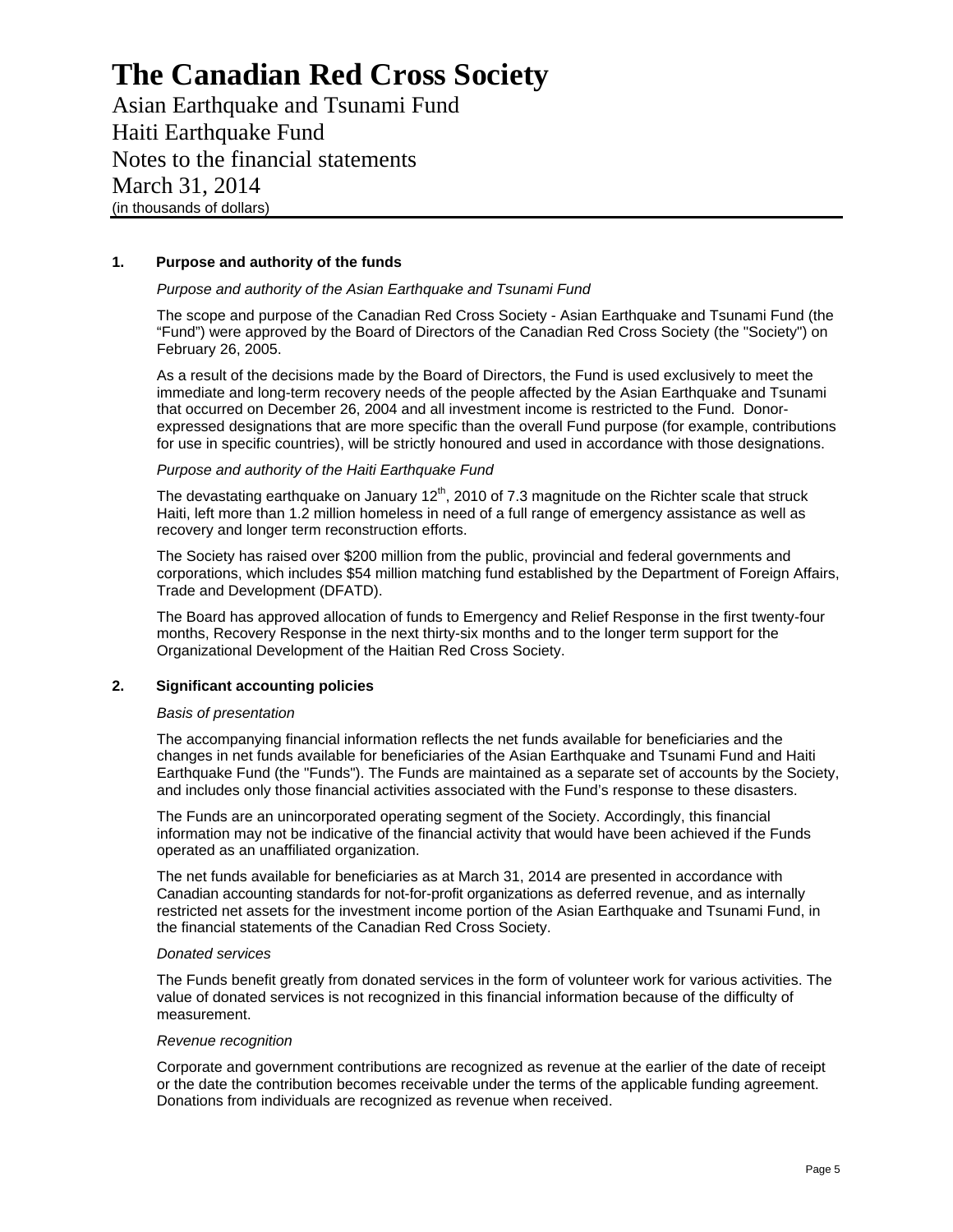Asian Earthquake and Tsunami Fund Haiti Earthquake Fund Notes to the financial statements March 31, 2014 (in thousands of dollars)

#### **2. Significant accounting policies (continued)**

#### *Financial instruments*

The Funds' financial instruments consist of cash and cash equivalents, long-term investments, accounts payable and accrued liabilities and Payable to the Canadian Red Cross Society.

Financial assets and financial liabilities are initially recognized at fair value when the Funds become a party to the contractual provisions of the financial instrument. Subsequently, all financial instruments are measured at amortized cost, except for cash and cash equivalents and investments which are recorded at fair value.

#### *Long-term investments*

Investments with duration to maturity greater than one year from March 31, 2014 are presented as longterm investments and are recorded at fair value, with changes to unrealized gains or losses recorded on the Statement of changes in net funds available for beneficiaries.

#### **3. Contributions**

Contributions are from the following sources:

|                               | Haiti                    |      | Tsunami |       |
|-------------------------------|--------------------------|------|---------|-------|
|                               | 2014                     | 2013 | 2014    | 2013  |
|                               |                          |      |         |       |
| Contributions from public and |                          |      |         |       |
| other Red Cross societies     | 656                      | 115  |         |       |
| <b>DFATD</b>                  | $\overline{\phantom{0}}$ | -    |         | (193) |
|                               | 656                      | 115  | -       | (193) |

Haiti: Funding received in the current fiscal period is primarily from the American Red Cross Society of \$637 and represents a contribution towards the reconstruction of the St. Michel Hospital in Jacmel.

Tsunami: No new funding was received during the fiscal period. During the year, the Fund recorded adjustments of \$NIL (2013 - \$193) to the Tsunami Fund as a result of audits conducted by DFATD on various projects.

#### **4. Long-term investments**

|              | 2014              |   |                        |                          |            |        | 2013       |       |
|--------------|-------------------|---|------------------------|--------------------------|------------|--------|------------|-------|
|              | Haiti             |   |                        | Tsunami                  |            | Haiti  | Tsunami    |       |
|              | <b>Fair value</b> |   | <b>Cost Fair value</b> | Cost                     | Fair value | Cost   | Fair value | Cost  |
|              |                   |   |                        |                          |            |        |            | \$    |
| Fixed income | $\blacksquare$    | - | ۰                      | $\overline{\phantom{0}}$ | 31.112     | 29.836 | 10,055     | 9,630 |

Fixed income investments for 2013 represented Government of Canada and corporate bonds with maturity dates from 2013 to 2049, earning interest from 2.25% to 10.35%.